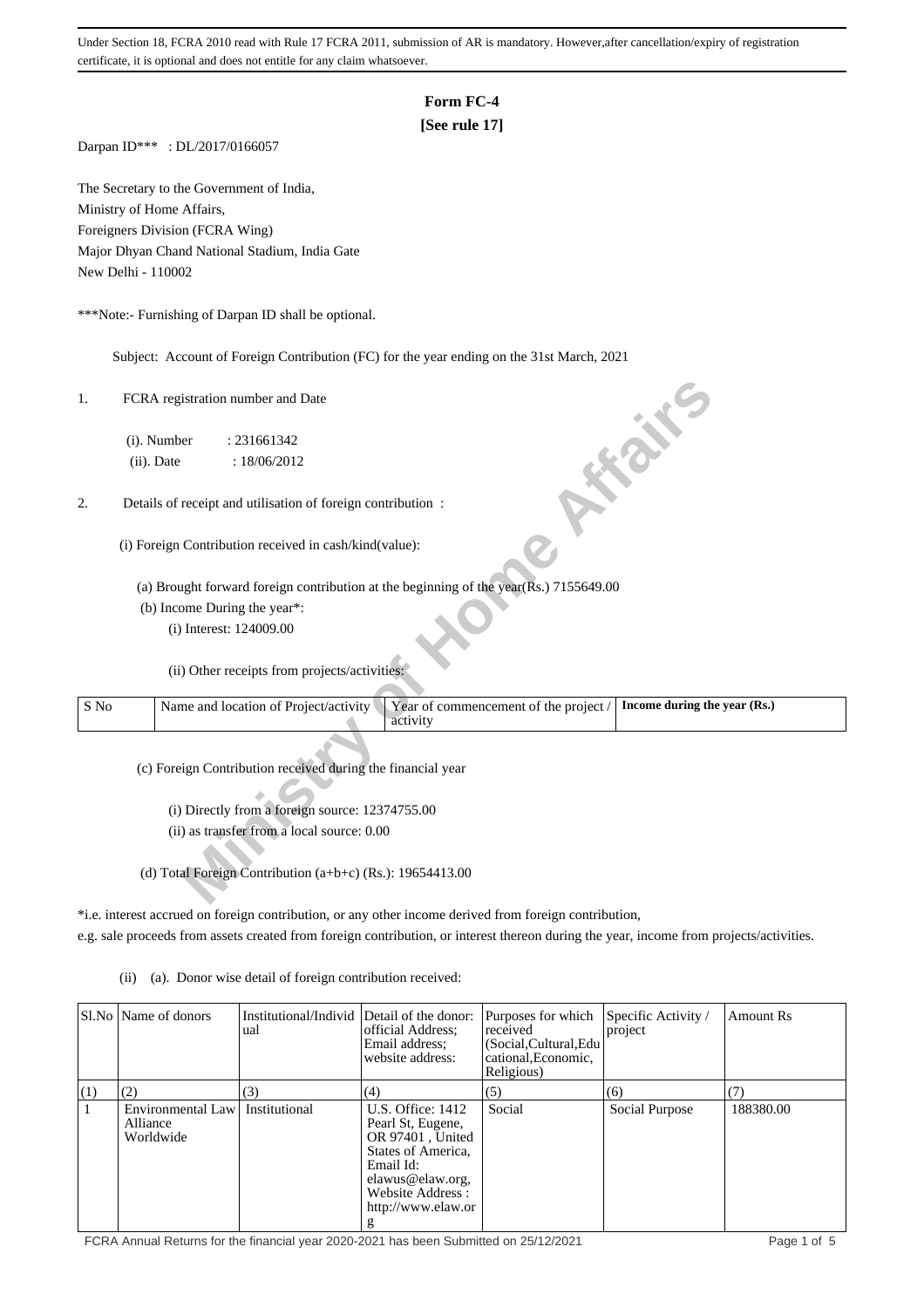|                | Sl.No   Name of donors      | Institutional/Individ Detail of the donor:<br>ual | official Address;<br>Email address:<br>website address:                                                                                                                                                                  | Purposes for which<br>received<br>(Social, Cultural, Edu<br>cational, Economic,<br>Religious) | Specific Activity /<br>project          | Amount Rs   |
|----------------|-----------------------------|---------------------------------------------------|--------------------------------------------------------------------------------------------------------------------------------------------------------------------------------------------------------------------------|-----------------------------------------------------------------------------------------------|-----------------------------------------|-------------|
| $\overline{c}$ | Konrad Adenauer<br>Stiftung | Institutional                                     | ARC 380, 380<br>Jalan Besar, #11-<br>01, Singapore<br>209000.<br>Singapore, Email<br>Id:<br>zentrale@kas.de,<br>Website Address:<br>http://www.kas.de                                                                    | Social                                                                                        | Social Purpose                          | 484375.00   |
| 3              | Oak Foundation              | Institutional                                     | Oak Philanthropy<br>Ltd, Case Postale<br>115, 58 avenue<br>Louis Casai, 1216<br>Cointrin, Geneva,<br>Switzerland,<br>Switzerland, Email<br>Id:<br>Sahba.Chauhan@o<br>akfnd.org, Website<br>Address:<br>http://oakfnd.org | Social                                                                                        | Social Purpose<br>$\mathbf{X}^{\prime}$ | 11702000.00 |

| 013<br>SI.NO | $\mathbf{r}$<br>Purpose<br>$\cdots$ |              |
|--------------|-------------------------------------|--------------|
|              | Social                              | 55.00<br>--- |

# 3. Details of Utilization of foreign contribution:

| Sl.No<br>$\mathbf{1}$<br>3. | (b) Cumulative purpose-wise amount of all foreign contribution donation received :<br>Purpose<br>Social<br>Details of Utilization of foreign contribution:                                                                                      |                                                                                                                                                                                                                                                                                                                                   |                             | Switzerland, Email<br>Id:<br>Sahba.Chauhan@o<br>akfnd.org, Website<br>Address:<br>http://oakfnd.org |                     | Amount<br>12374755.00            |                           |          |                     |         |
|-----------------------------|-------------------------------------------------------------------------------------------------------------------------------------------------------------------------------------------------------------------------------------------------|-----------------------------------------------------------------------------------------------------------------------------------------------------------------------------------------------------------------------------------------------------------------------------------------------------------------------------------|-----------------------------|-----------------------------------------------------------------------------------------------------|---------------------|----------------------------------|---------------------------|----------|---------------------|---------|
|                             | (a) Details of activities/projects for which foreign contribution has been received and utilised (in rupees)                                                                                                                                    |                                                                                                                                                                                                                                                                                                                                   |                             |                                                                                                     |                     |                                  |                           |          |                     |         |
| Sl. No.                     | Name of<br>project/acti ocation<br>vity                                                                                                                                                                                                         | Address/L                                                                                                                                                                                                                                                                                                                         | Previous Balance            |                                                                                                     |                     | Receipt during the year Utilised |                           |          | Balance             |         |
|                             |                                                                                                                                                                                                                                                 |                                                                                                                                                                                                                                                                                                                                   | In cash                     | In Kind                                                                                             | In cash             | In Kind                          | In cash                   | In Kind  | In cash             | In Kind |
| (1)                         | (2)                                                                                                                                                                                                                                             | (3)                                                                                                                                                                                                                                                                                                                               | (4)                         | (5)                                                                                                 | (6)                 | (7)                              | (8)                       | (9)      | (10)                | (11)    |
| $\mathbf{1}$                | Environm<br>ental<br>research<br>work.<br>Forest<br>fragmentat<br>ion, water<br>and air<br>pollutions,<br><b>Biodiversi</b><br>ty,<br>Improving<br>Environm<br>ental<br>quality,<br><b>FRA</b><br>Workshop<br>, Training,<br><b>Filed Visit</b> | Birbhum,<br>West<br>Bengal-<br>731101,Su<br>barnarekh<br>a River<br><b>Distt</b><br>Jhargram<br>WB-<br>721507,Su<br>nderban,<br>West<br>Bengal-<br>743370,<br>Hotel<br>Sonnet<br>Salt Lake<br>City,<br>Kolkata-<br>700064,N<br>$-71, G.K$<br>1, New<br>Delhi-<br>110048.<br>AC-160,<br>Salte<br>Lake,<br>Delhi<br>Delhi1100<br>48 | 6169018.0<br>$\overline{0}$ | 0.00                                                                                                | 11702000.<br>$00\,$ | $0.00\,$                         | 4713871.0<br>$\mathbf{0}$ | $0.00\,$ | 13157147.<br>$00\,$ | 0.00    |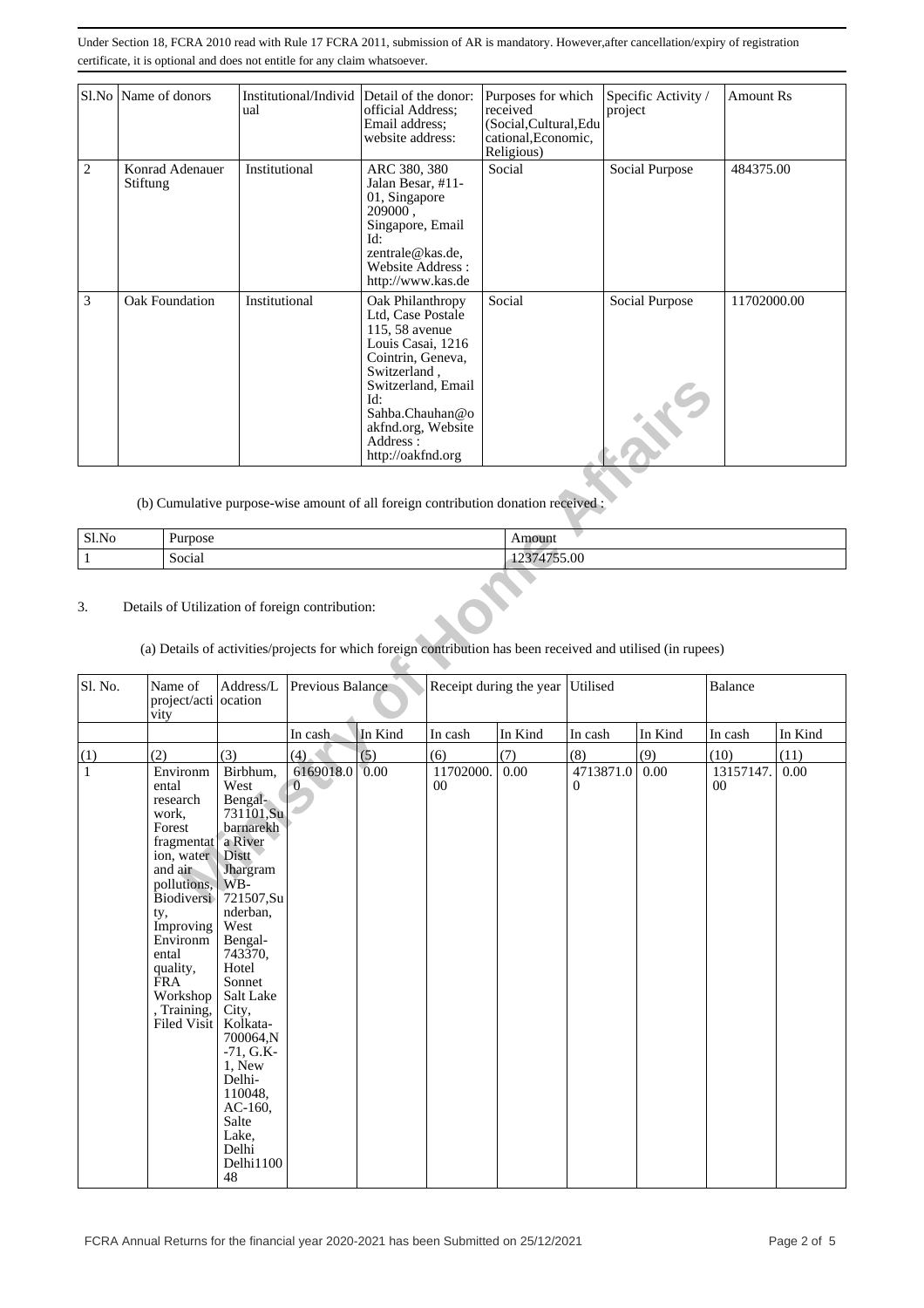| $\sqrt{2}$                  | Research<br>on<br>Biodiversi<br>ty                                             | $N - 71$ ,<br>$G.K-1,$<br>New<br>Delhi-<br>110048,<br>Flat<br>No.5, Gul<br>mohar<br>Court, Lan<br>$e-$<br>B, Korega<br>on Park<br>Pune-<br>411001<br>Delhi<br>Delhi1100<br>48                                                                                                                                                                                                                                                                                                                                                                                                                                                                                                                                                                                                                                                                                                                      | 157045.00             | 0.00     | 0.00            | 0.00     | 157045.00      | 0.00 | 0.00            | 0.00 |
|-----------------------------|--------------------------------------------------------------------------------|----------------------------------------------------------------------------------------------------------------------------------------------------------------------------------------------------------------------------------------------------------------------------------------------------------------------------------------------------------------------------------------------------------------------------------------------------------------------------------------------------------------------------------------------------------------------------------------------------------------------------------------------------------------------------------------------------------------------------------------------------------------------------------------------------------------------------------------------------------------------------------------------------|-----------------------|----------|-----------------|----------|----------------|------|-----------------|------|
| $\ensuremath{\mathfrak{Z}}$ | Other<br>Environm<br>ent Project                                               | N71<br>Lower<br>Ground<br>floor<br>Greater<br>Kailash 1<br>delhi<br>110048,<br>AC<br>160,Salt<br>Lake,<br>Kolkata<br>700064,<br>Flat No.5,<br>Gulmohar<br>Court,<br>Lane B,<br>Koregaon<br>Park, Pune<br>411001<br>Delhi<br>Delhi1100<br>48 Delhi<br>Delhi1100<br>48                                                                                                                                                                                                                                                                                                                                                                                                                                                                                                                                                                                                                               | 829586.00             | 0.00     | 608384.00       | 0.00     | 655237.00      | 0.00 | 782733.00       | 0.00 |
| 4                           | Research<br>implement<br>ation of<br>existing<br>ban on<br>plastic in<br>india | $N - 71$ ,<br>$G.K-1,$<br>New<br>Delhi-<br>110048,<br>AC-160,<br>Salte<br>Lake,<br>Kolkata-<br>700064<br>Delhi<br>Delhi1100<br>48                                                                                                                                                                                                                                                                                                                                                                                                                                                                                                                                                                                                                                                                                                                                                                  | 0.00                  | 0.00     | 188380.00       | 0.00     | 163672.00      | 0.00 | 24708.00        | 0.00 |
| Total                       |                                                                                |                                                                                                                                                                                                                                                                                                                                                                                                                                                                                                                                                                                                                                                                                                                                                                                                                                                                                                    | 7155649.0<br>$\bf{0}$ | $0.00\,$ | 12498764.<br>00 | $0.00\,$ | 5689825.0<br>0 | 0.00 | 13964588.<br>00 | 0.00 |
|                             |                                                                                | (b) Details of utilisation of foreign contribution:<br>(i) Total Utilisation** for projects as per aims and objectives of the association (Rs.):5252667.00<br>(ii) Total administrative expenses as provided in rule 5 of the Foreign Contribution<br>(Regulation) Rules, 2011 (Rs.):437158.00<br>** It is affirmed that the utilisation of foreign contribution is not in contravention of the provisions contained in the Foreign<br>Contribution(Regulation) Act, 2010 (42 of 2010) and more particularly in section 9 and section 12 of the Act which, inter-alia, states that<br>the acceptance of foreign contribution is not likely to affect prejudicially<br>(A) the soverignty and integrity of india; or.<br>(B) the security, strategic, scientific or echnomic interest of the state; or<br>(C) the public interest; or<br>(D) freedom or fairness of election to any legistature; or |                       |          |                 |          |                |      |                 |      |
|                             |                                                                                |                                                                                                                                                                                                                                                                                                                                                                                                                                                                                                                                                                                                                                                                                                                                                                                                                                                                                                    |                       |          |                 |          |                |      |                 |      |

- (A) the soverignty and integrity of india; or.
- (B) the security, strategic, scientific or echnomic interest of the state; or
- (C) the public interest; or
-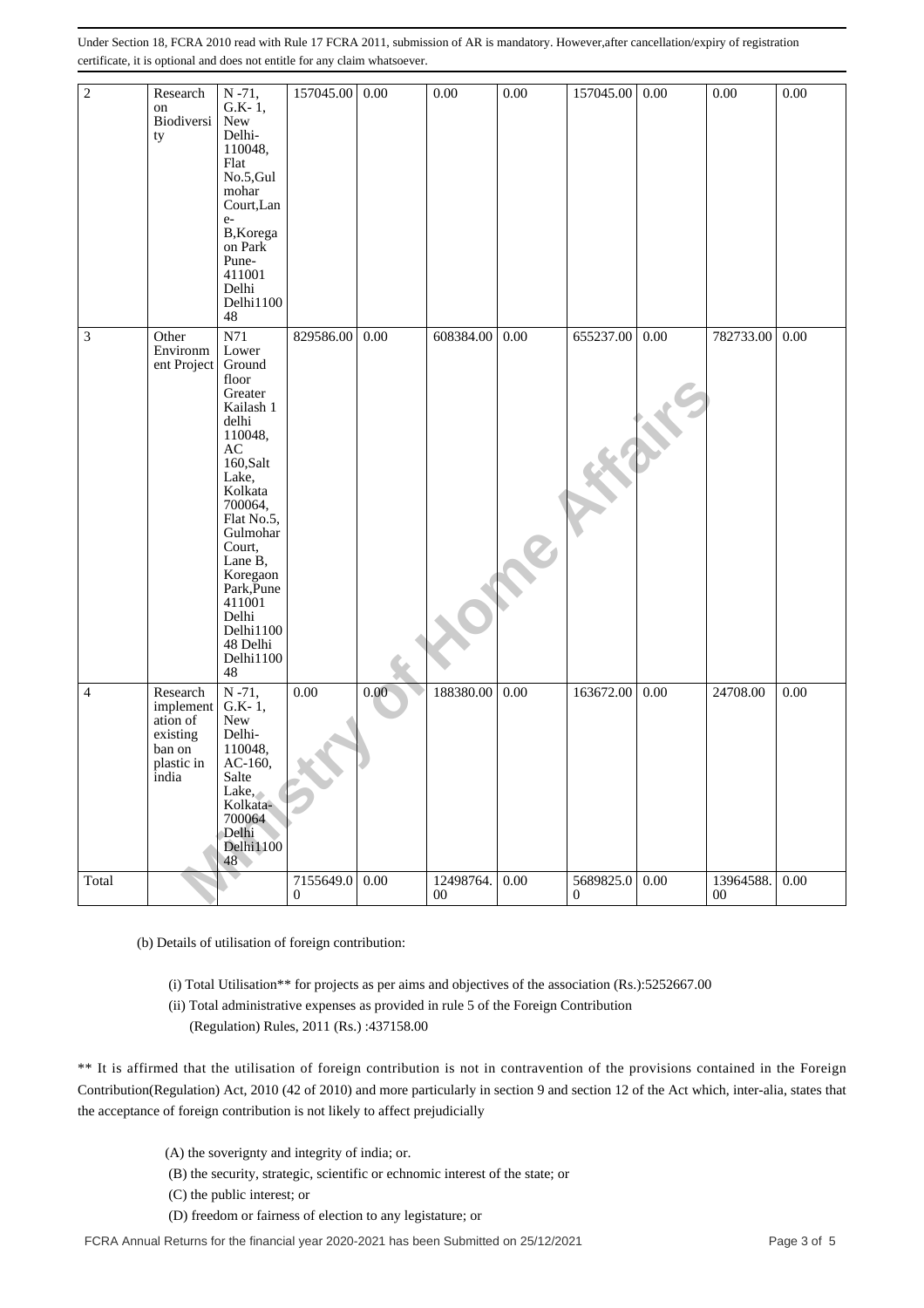## (E) friendly relations with any foreign state; or

(F) harmony between religious, racial, social, lingusitic or relgional groups, castes or communities.

(c) Total purchase of fresh assets (Rs.)

| SI.<br>NO. | :1at10n<br>name<br>. | Jet.<br>rtail. | ota<br>$\mathbf{r}$<br>ີ<br>. |
|------------|----------------------|----------------|-------------------------------|
|            |                      |                |                               |

### (d) FC transferred to other associations

| Sl.<br>N0. | occ.<br>ociation<br>.ne<br>me | Date<br>.   | urnose | $-1112$<br>moun |
|------------|-------------------------------|-------------|--------|-----------------|
|            | $\sim$<br>. .                 | $\sim$<br>້ |        |                 |

### 4. Details Of unutilised foreign contribution:

|         | (e) Total utilisation In the year $(Rs.)(b+c+d)$ 5689825.00                                                             |                                              |                                                                                                                      |                         |
|---------|-------------------------------------------------------------------------------------------------------------------------|----------------------------------------------|----------------------------------------------------------------------------------------------------------------------|-------------------------|
| 4.      | Details Of unutilised foreign contribution:                                                                             |                                              | <b>HONE</b>                                                                                                          |                         |
|         | (i) Total FC invested in term Deposits (Rs.):                                                                           |                                              |                                                                                                                      |                         |
| Sl. No. | Details                                                                                                                 |                                              | Total(in Rs.)                                                                                                        |                         |
| (i)     | Opening Balance of FD                                                                                                   |                                              | 0.00                                                                                                                 |                         |
| (ii)    | FD made during the year                                                                                                 |                                              | 13000000.00                                                                                                          |                         |
| (iii)   | Less: realisation of previous FD                                                                                        |                                              | 0.00                                                                                                                 |                         |
|         | Closing balance of FD                                                                                                   |                                              | 13000000.00                                                                                                          |                         |
|         | (ii) Balance of unutilised foreign contribution, in cash/bank, at the end of the year(Rs):<br>(a) Cash in hand: 4847.00 | (b) in FC designated bank account: 959741.00 |                                                                                                                      |                         |
|         | (c) in utilisation bank account(s): $0.00$                                                                              |                                              |                                                                                                                      |                         |
| .5.     | Details of foreigners as Key functionary/working/associated: 0                                                          |                                              |                                                                                                                      |                         |
| 6.      | Details of Land and Building remained unutilised for more than two year:                                                |                                              |                                                                                                                      |                         |
| Sl. No. | Location of Land and<br>Building                                                                                        | Year of acquisition                          | Purpose of acquisition                                                                                               | Reason of unutilisation |
| (1)     | (2)                                                                                                                     | (3)                                          | (4)                                                                                                                  | (5)                     |
| (7)     |                                                                                                                         |                                              | (a) Details of designated EC bank account for receipt of Foreign Contribution (As on 31st March of the year ending): |                         |

- 5. Details of foreigners as Key functionary/working/associated: 0
- 6. Details of Land and Building remained unutilised for more than two year:

| Sl. No. | Location of Land and<br>Building | .<br>Year of acquisition | Purpose of acquisition | Reason of unutilisation |
|---------|----------------------------------|--------------------------|------------------------|-------------------------|
|         | $\sqrt{2}$<br>∸                  | $\sim$<br>◡              | ۱4                     | $\ddot{\phantom{0}}$    |

(7) (a) Details of designated FC bank account for receipt of Foreign Contribution (As on 31st March of the year ending):

| Name of the<br>Bank           | <b>Branch Address</b><br>With pincode)                                 | Phone No.    | E-mail                              | <b>IFSC</b> Code | Account No            | Date of Opening<br>Account |
|-------------------------------|------------------------------------------------------------------------|--------------|-------------------------------------|------------------|-----------------------|----------------------------|
| (1)                           | (2)                                                                    | (3).         | (4)                                 | (5)              | (6)                   |                            |
| <b>STATE BANK</b><br>OF INDIA | 11 Sansad Marg,<br>New Delhi 110<br>001. NEW<br>DELHI, Delhi,<br>Delhi | 011-23374390 | agmcommercial0<br>$0691@$ sbi.co.in | SBIN0000691      | XXXXXXXXX<br>XXXX4074 | 06/11/2020                 |

(b) Details of all utilization bank accounts for utilization of Foregin Contribution (As on 31st March of the year ending)

| Name of the<br>Bank | <b>Branch Address</b><br>With pincode) | Phone No.                   | E-mail | <b>IFSC</b><br>Code | Account No. | Date of Opening<br>Account |
|---------------------|----------------------------------------|-----------------------------|--------|---------------------|-------------|----------------------------|
| (1)                 | $\sim$                                 | $\sqrt{2}$<br>\ <i>JI</i> . | (4)    | $\cdot$ .           | (6)         |                            |